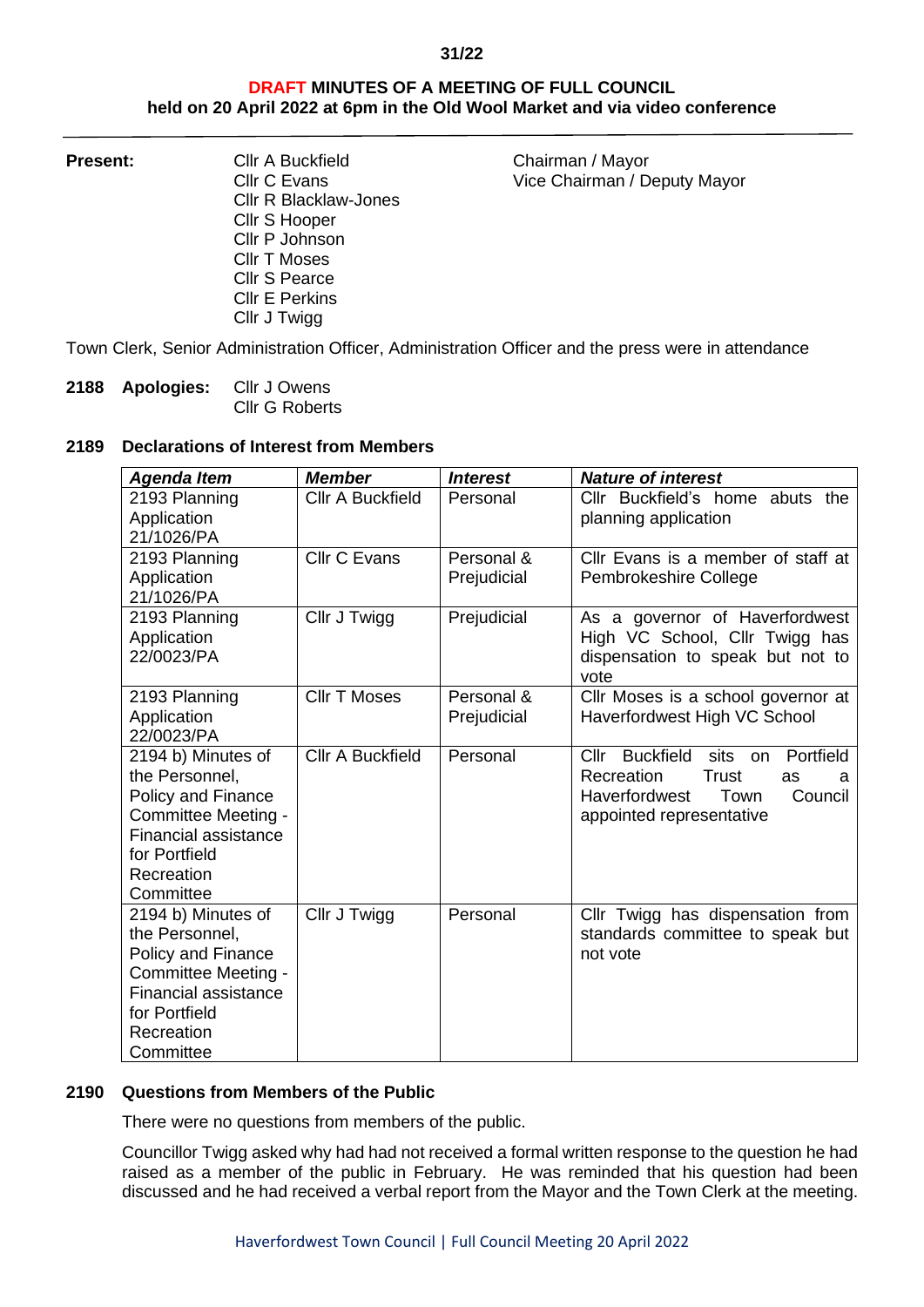### **2191 Minutes of previous meetings**

# **a) Full Council meeting held on 16 March 2022**

Councillor Twigg wants it noted that the minutes have not been recorded properly. He will not be voting in favour of the accuracy of the minutes

**b) Updates on the minutes of the full council meeting held on 16 March 2022** No updates were received

## **Resolved Minutes of the Full Council meeting held on 16 March 2022 were accepted as a true record by all apart from Councillor Twigg**

# **2192 Mayor's correspondence and updates**

Mayor had attended 15 various engagements, with things starting to return to normality. He has several things upcoming events, including the opening of Hereford Fair and the official unveiling of the statue of William Marshal in Pembroke. He had received correspondence from a member of the public on a confidential matter.

As it is the last full meeting of this council before the local elections in May, the Mayor wished to reflect on the rollercoaster 5-year term that have occurred. The last two years in particular had been ruined by the Covid-19 pandemic and during the last term there had been a big turnover in both Staff and Councillors which is concerning but happening to all councils. The Mayor gave thanks to the Staff which is to be conveyed to the Outside Staff. During these 5 years of change the one constant was the Town Clerk who had to deal with the pandemic, moving offices and difficult Councillors, and he wished to give a vote of thanks to her for all her hard work.

| Ref No: 21/1269/PA        | Proposal: Adaptations to existing property to make existing flat                                                             |
|---------------------------|------------------------------------------------------------------------------------------------------------------------------|
|                           | self-contained                                                                                                               |
| <b>Portfield Ward</b>     | 51 Flat, Portfield, Haverfordwest, SA61 1BS                                                                                  |
| <b>Resolved:</b>          | <b>Support</b>                                                                                                               |
|                           |                                                                                                                              |
| Ref No: 21/1026/PA        | Proposal: Variation of condition 2 (approved plans) of planning<br>permission 20/115/PA (New Engineering building, plus hard |
|                           | and soft landscape works, access, and parking) for external<br>alterations and a larger building (partly in retrospect)      |
| <b>Priory Ward</b>        | Pembrokeshire College, Caradog Well Road, Merlins Bridge,<br>Haverfordwest, Pembrokeshire SA61 1SZ                           |
| <b>Resolved:</b>          | <b>Support</b>                                                                                                               |
|                           |                                                                                                                              |
| <b>Ref No: 21/1088/LB</b> | Proposal: Minor internal alterations to layouts approved under<br>Listed Building consent 16/0435/LB                         |
| <b>Portfield Ward</b>     | Pembroke House, 6-7 spring Gardens, Haverfordwest,                                                                           |
|                           | Pembrokeshire SA61 2EL                                                                                                       |
| <b>Resolved</b>           | <b>Support</b>                                                                                                               |
|                           |                                                                                                                              |
| <b>Ref No: 21/1209/PA</b> | Proposal: Change of use - first floor office into 2 No. bedsits.                                                             |
|                           | Remove partition at ground floor level to create 1 large training<br>room and 3 offices                                      |
| <b>Castle Ward</b>        | Pembrokeshire Care Society, 19 Market Street,                                                                                |
|                           | Haverfordwest, Pembrokeshire SA61 1NF                                                                                        |
| <b>Resolved</b>           | <b>Support</b>                                                                                                               |
|                           |                                                                                                                              |
| Ref No: 21/1223/PA        | Proposal: Proposed change of use of storage area to office                                                                   |
|                           | accommodation                                                                                                                |
| Castle Ward               | Rear of 14 Picton Place, Haverfordwest, SA61 2LX                                                                             |
| <b>Resolved</b>           | <b>Support</b>                                                                                                               |

### **2193 Planning Applications**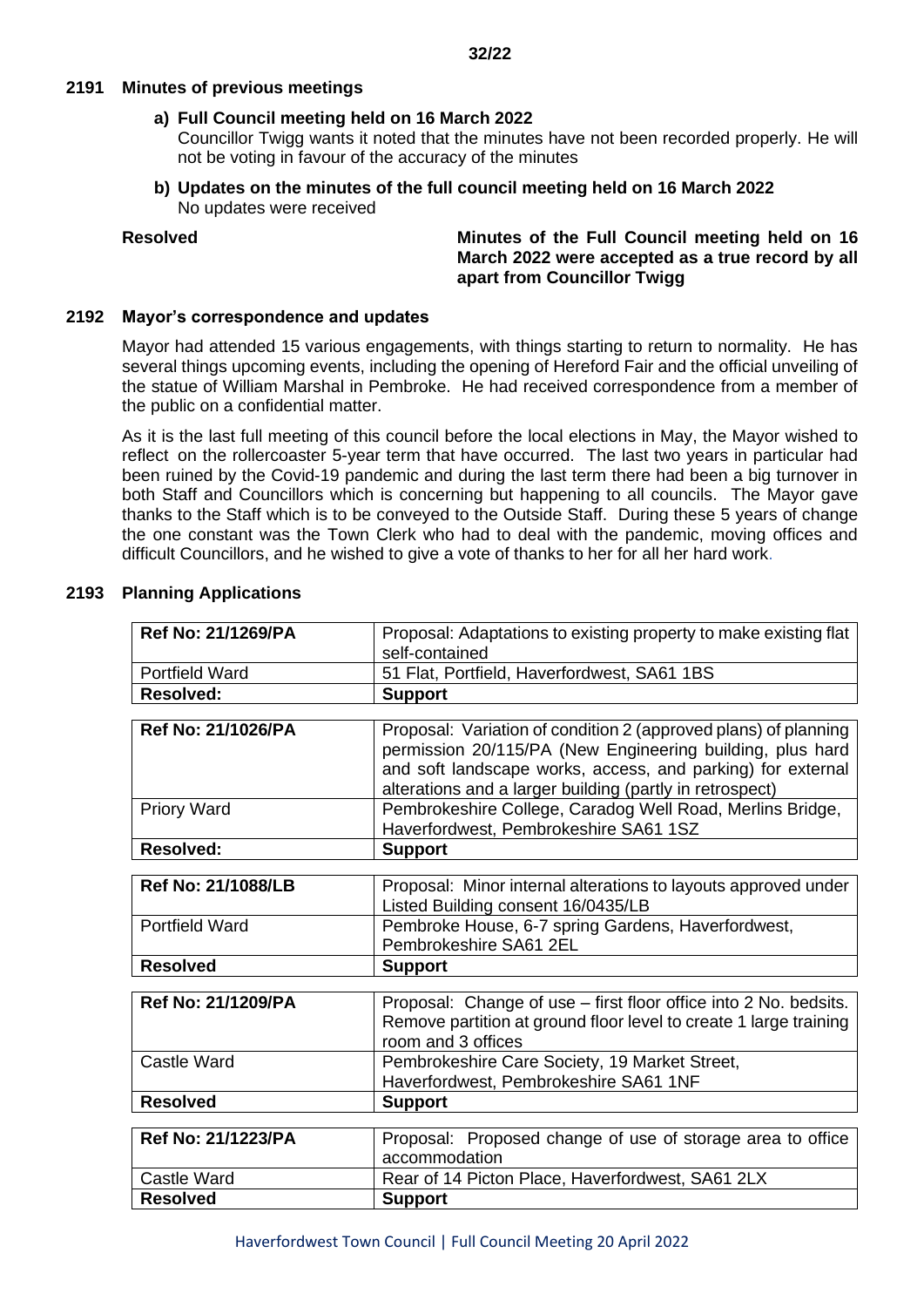| Ref No: 21/1228/PA                                 | Proposal: Proposed new home office and fitness room annexe                                                          |
|----------------------------------------------------|---------------------------------------------------------------------------------------------------------------------|
|                                                    | for personal use in side garden with link decking and decked<br>veranda                                             |
| <b>Portfield Ward</b>                              | Carningli, 12 Douglas James Close, Haverfordwest,<br>Pembrokeshire SA61 2UF                                         |
| <b>Resolved</b>                                    | <b>Support</b>                                                                                                      |
|                                                    |                                                                                                                     |
| Ref No: 21/1055/PA                                 | Proposal: Proposed extension, Reconfiguration and Proposed<br>Garage                                                |
| Priory Ward                                        | 32 Glenover Park, Haverfordwest, Pembrokeshire SA61 1HA                                                             |
| <b>Notification of Planning</b><br><b>Decision</b> | <b>Conditionally Approved on 11 April 2022</b>                                                                      |
| Ref No: 21/1106/PA                                 | Proposal: Variety of Conditions 1 (Hours of delivery) and 2                                                         |
|                                                    | (Delivery and Service Yard Management Plan) for planning                                                            |
|                                                    | permission 15/1301/PA                                                                                               |
| Portfield & Priory Wards                           | Tesco Stores Ltd, Haverfordwest, Pembrokeshire SA61 1BU                                                             |
| <b>Notification of Planning</b>                    | Refused on 11 April 2022                                                                                            |
| <b>Decision</b>                                    |                                                                                                                     |
| Ref No: 21/1096/PA                                 | Proposal: Internal alterations including conversion of existing                                                     |
|                                                    | garage into lounge and to move existing driveway entrance                                                           |
| <b>Portfield Ward</b>                              | Broughton, Dale Road, Haverfordwest, SA61 1HZ                                                                       |
| <b>Notification of Planning</b>                    | <b>Conditionally approved on 08 April 2022</b>                                                                      |
| <b>Decision</b>                                    |                                                                                                                     |
|                                                    |                                                                                                                     |
| Ref No: 21/0978/PA                                 | Proposal: Change of use of former vacant Pembrokeshire                                                              |
|                                                    | County Council Offices to Haverfordwest Central Mosque.<br>(Change of use from B1 to D1) Mosque with associated     |
|                                                    | community facilities use including: Quran Classes - after                                                           |
|                                                    |                                                                                                                     |
|                                                    |                                                                                                                     |
|                                                    | school - Community Centre and Creche - Use for Festivals -<br><b>Exercise Classes</b>                               |
| Prendergast Ward                                   | Pembrokeshire county council, I Cherry Grove,                                                                       |
|                                                    | Haverfordwest, Pembrokeshire SA61 2NZ                                                                               |
| <b>Notification of Planning</b>                    | <b>Conditionally approved on 17 March 2022</b>                                                                      |
| <b>Decision</b>                                    |                                                                                                                     |
| Ref No: 22/023/PA                                  |                                                                                                                     |
|                                                    | Proposed construction of an additional external<br>Proposal:<br>catering pod                                        |
| Prendergast Ward                                   | Haverfordwest VC High School, Queensway, Haverfordwest,                                                             |
|                                                    | <b>SA61 2NX</b>                                                                                                     |
| <b>Resolved:</b>                                   |                                                                                                                     |
| Ref No: 22/0001/PA                                 |                                                                                                                     |
|                                                    | Proposal: Replacement of existing 1980's segmental arch 4<br>panel timber front door, with Timber Composite door to |
|                                                    | Edwardian 4 Panel half glazed front door                                                                            |
| <b>Castle Ward</b>                                 | 36 Dew Street, Haverfordwest, Pembrokeshire SA61 1NR                                                                |
| <b>Resolved:</b>                                   |                                                                                                                     |
|                                                    |                                                                                                                     |
| Ref No: 21/1209/PA                                 | Proposal: Change of use - first floor office into 2 No. bedsits.                                                    |
|                                                    | Remove partition at ground floor level to create 1 large training<br>room and 3 offices.                            |
| <b>Castle Ward</b>                                 | Pembrokeshire Care Society, 19 Market Street,                                                                       |
|                                                    | Haverfordwest, Pembrokeshire SA61 1NF                                                                               |
| <b>Notification of Planning</b><br><b>Decision</b> | <b>Conditionally Approved on 19 April 2022</b>                                                                      |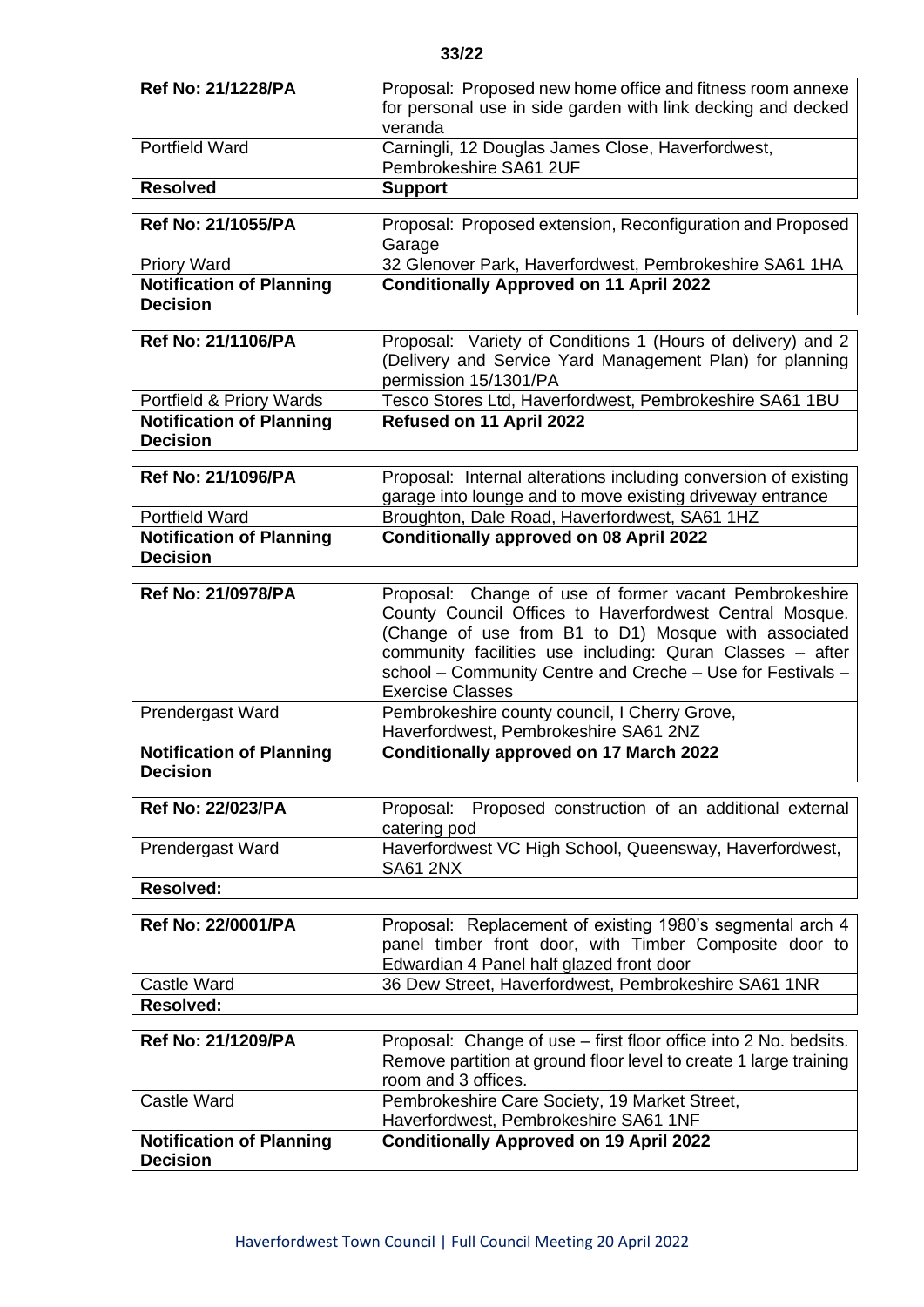### **2194 Committee Minutes**

The following minutes were submitted:

# **a) Minutes of the hybrid meeting of the Management, Estates and Strategy Committee held on Tuesday 5 April 2022 at 6pm in the Old Wool Market**

| <b>Present</b>   | <b>Cllr G Roberts</b><br><b>Cllr A Buckfield</b><br>Cllr P Johnson<br><b>CIIr T Moses</b><br>Cllr J Twigg<br>J Raymond | <b>MES Committee Chairman</b><br>Chairman of Council / Mayor - Ex-officio<br>arrived at 6.04pm<br><b>Town Clerk</b> |
|------------------|------------------------------------------------------------------------------------------------------------------------|---------------------------------------------------------------------------------------------------------------------|
| <b>Observer</b>  | Member of the public                                                                                                   |                                                                                                                     |
| <b>Apologies</b> | <b>CIIr R Blacklaw-Jones</b><br>Cllr C Evans                                                                           | MES Committee Vice Chairman<br>Deputy Mayor                                                                         |

### **Declarations of interest from Members**

| Agenda Item     | Member | <i><b>Interest</b></i> | <b>Nature of interest</b> |
|-----------------|--------|------------------------|---------------------------|
| No declarations |        |                        |                           |
| made            |        |                        |                           |

### **Updates on the minutes of the last meeting**

Sports Pavilion: Councillor Twigg stated that he wished to have changes made to the minutes in relation to this agenda item. He was advised that the minutes had already been agreed and accepted for accuracy at the full council meeting held on 16 March 2022, there were updates only to be considered now. Councillor Twigg had proposed changes at the full council meeting with the resolution in support of no amendments to the minutes.

#### *Councillor Moses arrived at 6.04pm*

Councillor Twigg stated "I wish to have it recorded that the Town Clerk is a liar". The Committee Chair stated that he believed the statement to be a breach of the Code of Conduct and the Mayor added that the comment was unnecessary. Councillor Twigg stated again "I wish to have it recorded that the Town Clerk is a liar".

#### **2021/2022 Action Plans**

#### **Cemeteries:**

Lower Prendergast: The grass cutting is completed by an outside contractor. We are currently reviewing if our Staff have capacity to undertake the work. Tender for the final stage of repairs to the boundary wall is being updated before issue. It was queried if the signage was still to be installed on site, this will be followed up as it was believed to have been part of a funding package.

Upper Prendergast: Consideration to take part in 'No Mow May' was requested. It was agreed that a thorough review of the implications for each site would need to be considered and due to the short timescale, we could not partake this year. However, we can consider the proposal for next year at a later date.

St Martins: The contract for the restabilising of a number of headstones is due to be fully completed in the near future.

**Christmas Lights sub-committee**: The festive display will need to reviewed for this year.

**Community Garden:** There was a request for the details of the meeting to consider a steering group to be circulated to all Councillors. It was previously requested that the details of any potential stakeholders be passed to the Community Garden Task and Finish Group so they can issue an invitation to the meeting. All voted in favour for Councillor Moses and Councillor Twigg to be appointed to the Community Garden Task and Finish Group.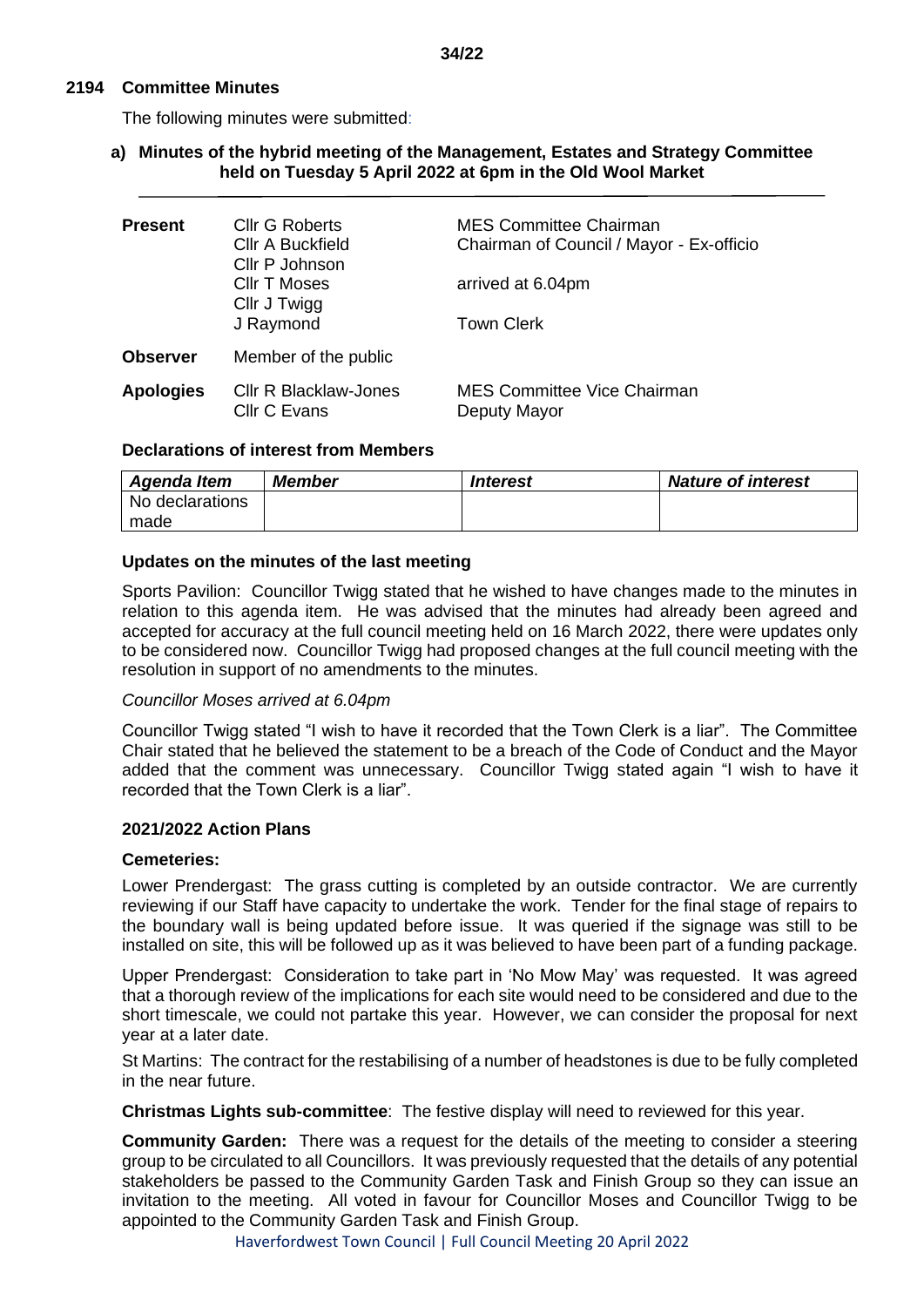Councillor Moses asked for everyone to move forward in a positive way. Some Councillors are still not on board with the garden; however, he feels it is time to spend time on creating the garden which was made possible with grant funding.

**Picton Centre:** The lease agreement with Pembrokeshire County Council (PCC) is in the hands of the Solicitors representing both parties. PCC currently have license occupancy of the premises. The building insurance has been paid and will continue to be paid by Haverfordwest Town Council for the full term of the lease agreement and reimbursement of the costs are to be met by PCC. The lease agreement will make allowances for PCC to sublet the centre to community groups. Hywel Dda Health Board have vacated the premises and they will make good any damage as necessary.

**Priory Saltings:** Tree and bulb planting has taken place, along with the installation of a number of bird / bat boxes.

**Sports Pavilion:** Merlin's Bridge AFC are in receipt of a defibrillator following a successful funding bid. They are requesting that Council accepts the defibrillator, this includes the installation requirements and costs and the ongoing servicing and maintenance. All voted in favour to accept the defibrillator with related costs, estimated to be no more than £1,000. It was requested that a definitive map of all defibrillators is sourced and the link posted on our social media and website. It was also suggested that the details for hire of the Sports Pavilion are posted on our social media.

**Resolved Councillor Moses and Councillor Twigg are appointed to the Community Garden Task and Finish Group**

> **Defibrillator is accepted from Merlin's Bridge AFC for installation on the Sports Pavilion, along with all related installation costs up to £1,000 and ongoing running costs**

#### **Items for next agenda**

No items for next agenda.

As this was the last meeting of this committee before the new Council is installed, the Mayor gave thanks to the Chair for all the work he had done over two difficult years. He also gave thanks and congratulations to the committee for all they had achieved.

#### **With no further business to consider, the meeting ended at 7.02pm**

Councillor Twigg proposed that the minutes record the Town Clerk asked for declarations of interest to be made as necessary, during discussions about the Sports Pavilion. There was a recorded vote for accuracy of the minutes, with no proposed changes:

In favour of acceptance: Councillor's A Buckfield, R Blacklaw-Jones, T Moses, P Johnson. Against acceptance: Councillor J Twigg.

Abstaining from the vote: Councillor's S Hooper, E Perkins, S Pearce, C Evans.

The majority were in favour to accept the minutes as an accurate record.

**Resolved The minutes of the Management, Strategy and Estates Committee meeting held on 5 April 2022 were accepted as a true record**

## **b) Minutes of the hybrid meeting of the Personnel, Policy and Finance Committee held on Wednesday 6 April 2022 at 6pm in the Old Wool Market**

Cllr J Owens Cllr S Pearce

**Present** Cllr A Buckfield Chairman of Council / Mayor - Ex-officio

Cllr E Perkins arrived at 6.22pm J Raymond Town Clerk

Haverfordwest Town Council | Full Council Meeting 20 April 2022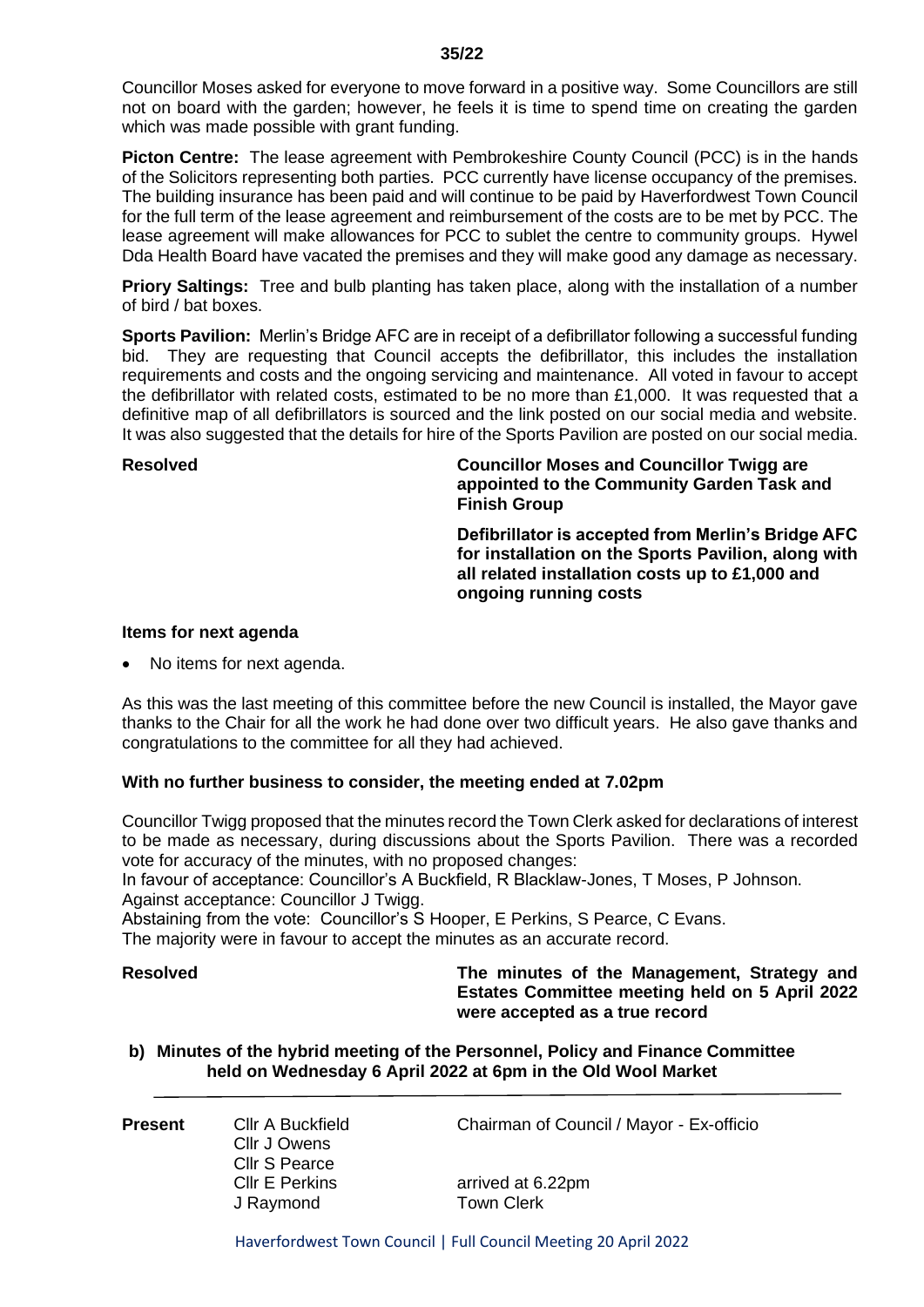**Apologies** Cllr S Hooper PPF Committee Chairman

**Observer** Cllr P Johnson Member of the public

**Resolved Mayor will act as the Chair for this meeting**

Mayor gave sympathy on behalf of Council to Councillor Owens and her family following the death of her Father-in-law.

# **Declarations of interest from Members**

| <b>Agenda Item</b>                                                   | <b>Member</b>                 | <i><u><b>Interest</b></u></i> | <b>Nature of interest</b>                  |
|----------------------------------------------------------------------|-------------------------------|-------------------------------|--------------------------------------------|
| Financial Support -<br>Portfield<br>Recreation<br>Committee<br>(PRC) | <b>Councillor A Buckfield</b> | Personal                      | Council appointed<br>representative on PRC |

# **Report of the last meeting**

No updates.

# **Accounts to 28 February 2022**

# **Resolved Accounts accepted to 28 February 2022**

# **2022 / 2023 Budget for the Beating of the Bounds Ceremony**

Town Clerk advised that the ceremony will be held on the evening of Friday 15 July 2022. The Clerk requested that the current budget of £3,000 be increased to £4,500 to enable this popular event to be expanded. This would include an increase in the entertainment and a road closure to allow for street stalls. All voted in favour to increase the budget to £4,500 with funds from the General Reserve.

## **Resolved 2022 / 2023 budget for Beating of the Bounds is increased to £4,500 with funds from the General Reserve**

# **Policies**

# **i. Disciplinary Policy**

All voted in favour for the following point to be included in the policy: "When a complaint is received, all evidence must be provided".

# *Cllr Perkins arrived at 6.22pm*

# **ii. Allowances and Expenses Policy**

Town Clerk will make updates to the policy as per the recommendations of the Independent Remuneration Panel for Wales annual report 2022 / 2023 for the committee to consider at the next meeting.

# **iii. Service Level Agreements**

Consideration would need to be given for compounding funds for future years. It was proposed to adopt the current framework policy. A counter proposal was made to defer for the new Council to consider the agreements. The majority voted in favour for the new Council to consider the arrangements for Service Level Agreements.

**Resolved Disciplinary Policy to be updated to include "When a complaint is received, all evidence must be provided" Service Level Agreement arrangements to be considered by the new Council**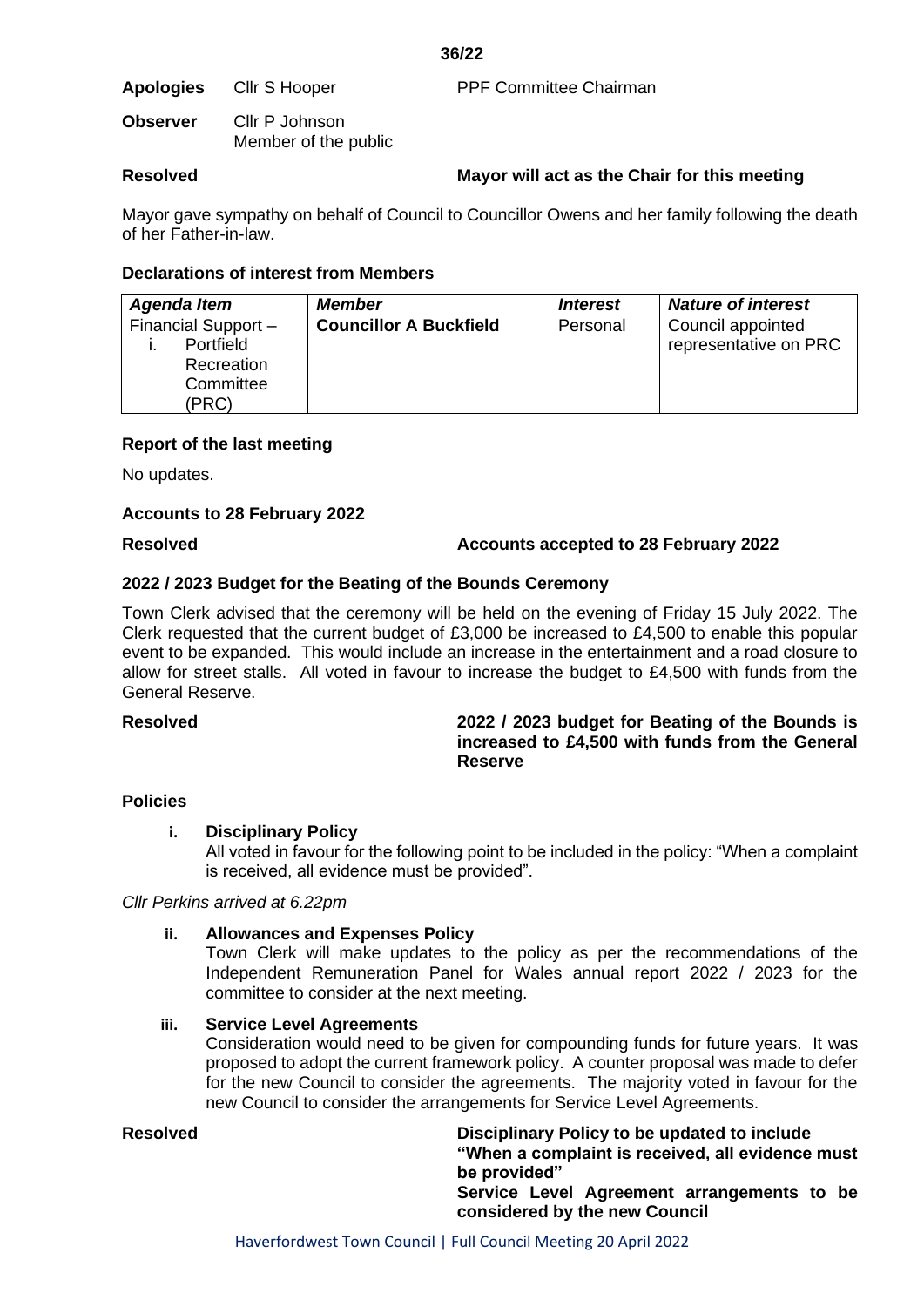# **Financial Support**

# **i. Portfield Recreation Committee**

Defer to the next full council meeting following receipt of the grant application form with supporting documents.

- **ii. Pure West Community and Youth Volunteer Group – Haverfordwest Santa Sleigh Run** The vote was against supporting the application.
- **iii. Pure West Community and Youth Volunteer Group - May Day Thank You Family Fun Day**

It was agreed to ask for further information: a breakdown of the costs, to include quotations for every item; clarification of the number of invitations, is it by ticket only or can members of the public attend?

**iv. Haverfordwest Park Run** Defer consideration of the application until the supporting documents are received.

# **v. Friends of Prendergast C.P. School**

Defer consideration of the application until the supporting documents are received.

**Resolved Pure West Community and Youth Volunteer Group – Haverfordwest Santa Sleigh Run is not granted any funding**

### **Items for next agenda**

No items for the next agenda.

As this is the last committee of this Council, Mayor stated he would usually thank the Chair who was absent and wished to thank the Town Clerk and Office Staff for all the information.

# **With no further business to consider, the meeting ended at 7.41pm**

**Resolved The minutes of Personnel, Policy and Finance Committee meeting held on 6 April 2022 were accepted as a true record**

# **2195 Our response given to:**

**a) Consultation on the Corporate Joint Committee (General) (No.2) (Wales) Regulations 2022**

**Resolved Councillors will provide individual responses to the Consultation**

# **2196 Governance**

# **a) Terms of Reference for Committees, Sub-Committees and Task and Finish Groups – Community Garden Steering Group**

The majority were in favour to accept the terms of reference to include: a quorum of three; appointed representatives are Councillor's Twigg, Johnson, Moses, Hooper and Evans; minimum of four meetings to be held in a year.

# **b) Financial Regulations**

It was proposed that the NALC version of the Financial Regulations were not adopted and deferred for review by the newly elected Council.

The result of the recorded vote was -

Acceptance of the proposal: Councillor's J Twigg, A Buckfield, S Pearce.

Against the proposal: Councillor's R Blacklaw-Jones, S Hooper, E Perkins, T Moses, C Evans, P Johnson.

No abstentions.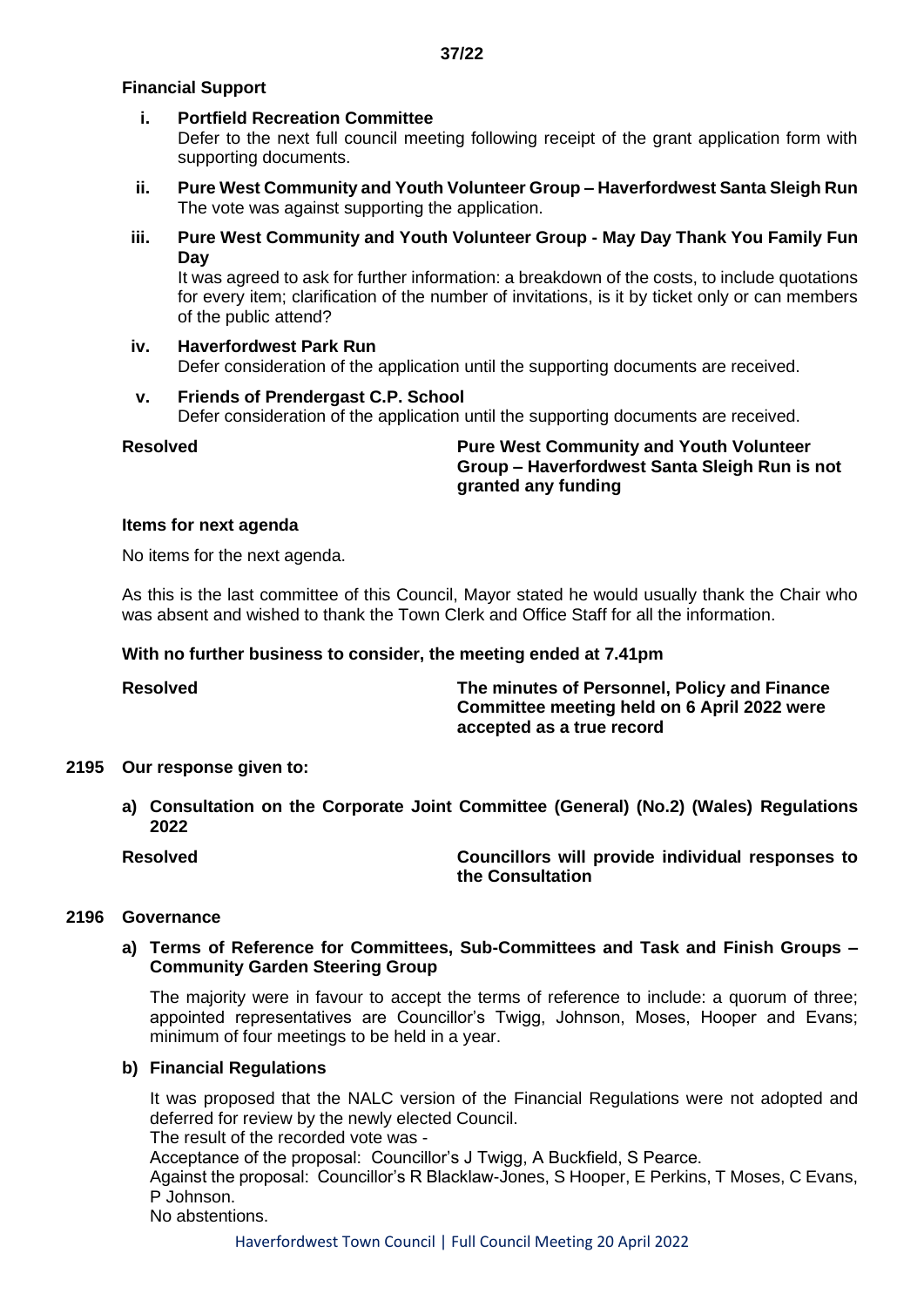#### **38/22**

It was proposed that the NALC version of the Financial Regulations are adopted. The result of the recorded vote was:

Acceptance of the proposal: Councillor's R Blacklaw-Jones, S Hooper, E Perkins, T Moses, C Evans, P Johnson.

Against the proposal: Councillor's J Twigg, A Buckfield, S Pearce. No abstentions.

The vote was in favour to adopt the NALC version of the Financial Regulations.

**Resolved Terms of Reference for the Community Garden Steering Group were accepted**

# **Financial Regulations NALC Version are adopted**

#### **2197 Outside Bodies**

### **a) Consider appointments**

No appointments to be considered.

#### **b) Updates**

Cleddau Reaches Project: No update. Thanks were given to Councillor S Hooper and Councillor C Evans for their work on the project.

Dementia Friendly Haverfordwest: No Update.

Dyfed-Powys Police Problem Solving Group: No update.

Flagship Heritage Initiative: No update. Thanks were given to Councillor C Evans for his involvement.

Garth Community: No update.

Haverfordwest Business Circle: No Update.

Haverfordwest Racecourse (Public Park) Trust: The trust had held their annual general meeting which resulted in a change to committees. The trust is in receipt of the Section 106 funds from the Persimmon Home development in Scarrowscant Lane.

Haverfordwest Skatepark Association: No update.

One Voice Wales Pembrokeshire Area Committee: Neil Evans, Training Officer from Mid and West Wales Fire and Rescue Cadets was in attendance. Recommended best practice to have defibrillators everywhere. The Self Evaluation Toolkit will be released soon. NALC Civility is to be considered in the future. There is advice available on completing annual reports. Mayor gave thanks to the Chair and One Voice Wales for the help given to the Town Clerk, Mayor and Haverfordwest Town Council over the last year.

Pembrokeshire County Council Working Better Together seminars: No update.

Pembrokeshire County Council Governance and Audit Committee: No update.

Portfield Recreation Committee: No update.

Sir John Perrot Trust: No update. Councillor Evans was thanked for his involvement.

Haverfordwest Town Museum: There is an issue with ivy growing on Governor's House. The quotation for the roof repair had been accepted and are due to be completed.

Haverfordwest Town Team: No update. Councillor Evans was thanked for his involvement.

Transition Haverfordwest: No update. Equipment, access gate and signage had been obtained with funding for The Paddocks, off Fleming Crescent.

Haverfordwest Twinning Association: No update.

William Vawer Trust: No update.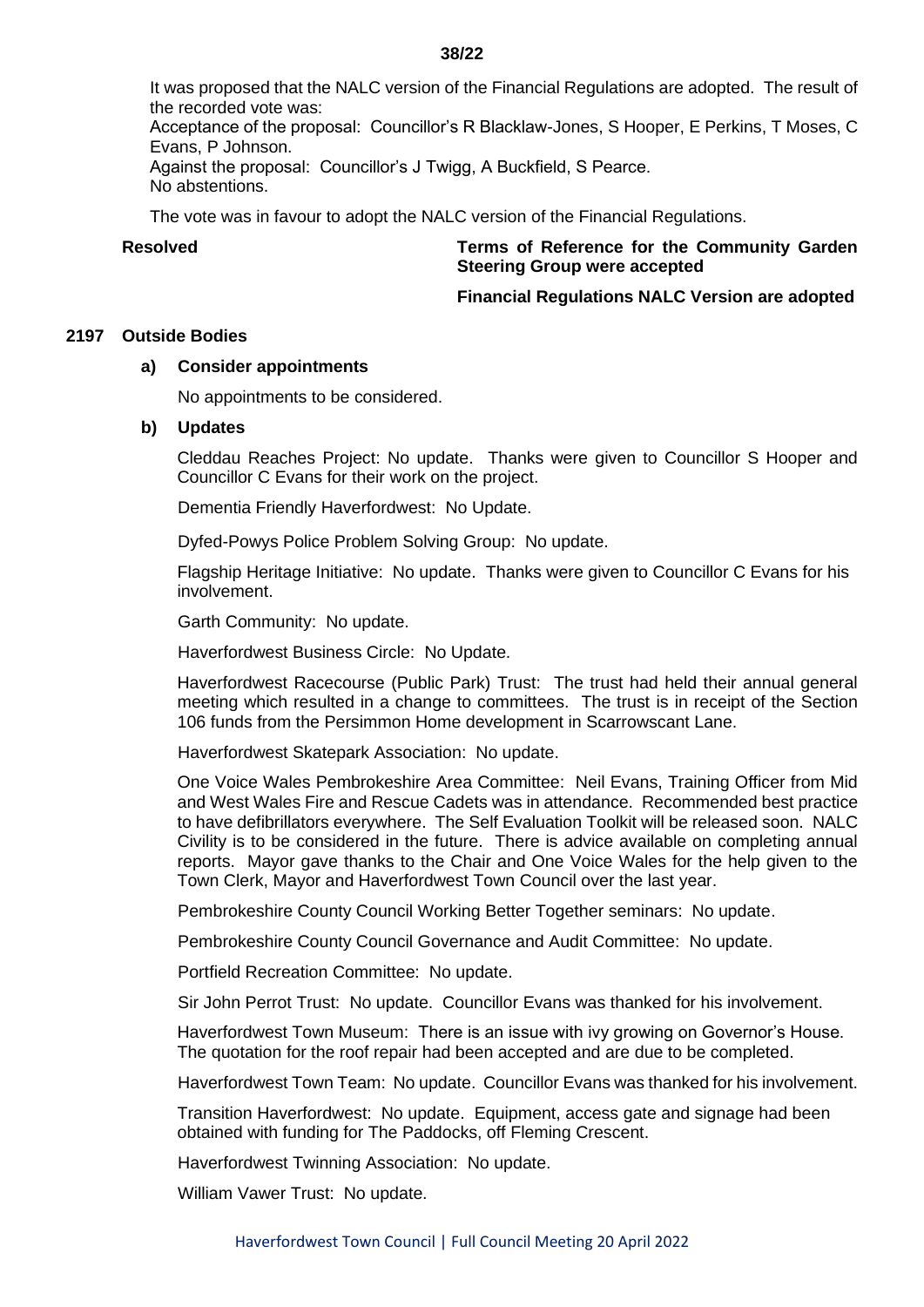#### **39/22**

Haverfordwest Youth Forum: No update.

#### **2198 Applications for financial assistance**

### **a) Portfield Recreation Committee**

The application requested a grant of £3,000. All voted to defer considering this application as it was felt it may be more appropriate for a Service Level Agreement (SLA). The SLA process is to be considered by the newly elected Council and there is currently no budget for them.

### **b) Friends of Prendergast C.P. School**

The application requested a grant of £3,000. With the assistance of the Town Clerk the Friends of Prendergast V.C. School had been made aware of National Lottery funding available for their street party and had been successful in being awarded this. It was felt that this application did not completely meet the criteria and the application could have been more detailed with specific costings etc. The vote was in favour to award no grant.

**Resolved Portfield Recreation Committee application to be reconsidered once newly elected Council adopt a process for Service Level Agreements**

> **Friends of Prendergast C.P School are not awarded grant funding for a street party**

Councillor Hooper acknowledged the work carried out by the former Councillor, Benedict Ferguson, in reviewing the grant application process, which ensures every application goes through the same assessment so it is scored in a fair and transparent way.

### **2199 Accounts for payment**

All voted in favour of approving the accounts for payment and acceptance of receipts for March 2022.

**Resolved March 2022 accounts totalling £51,201.63 including VAT were approved for payment and receipts totalling £38,669.83 excluding VAT were accepted**

#### **2200 Funding Applications**

# **a) The National Lottery Community Fund – The Queen's Jubilee Celebration**

Town Clerk secured funding of £9,900 from The National Lottery Community Fund for The Queen's Jubilee Street Party. All voted to accept the funding of £9,900 for a street party and to give delegated power to the Town Clerk to organise the event and spend the funds as outlined in the grant application with any variation to be approved by the Funder.

The Sheriff commended the Town Clerk for acting quickly on her own initiative for pulling in this money and thus enabling a street party to take place for the people in Haverfordwest.

#### **b) Pembrokeshire County Council – Community Happy to Chat Bench**

An application for a Happy to Chat bench has been secured by the Town Council, the bench will be installed behind the Old Wool Market and the idea is it will encourage people to stop and chat.

There had discussions held with the Youth Forum about the bench and they liked the idea to paint them a visible colour, along the lines of those painted yellow in Northern Ireland. The Mayor suggested these idea is be taken to and discussed at the next meeting of MES.

All voted in favour to accept the Happy to Chat bench and the costs for installation, future liability and maintenance.